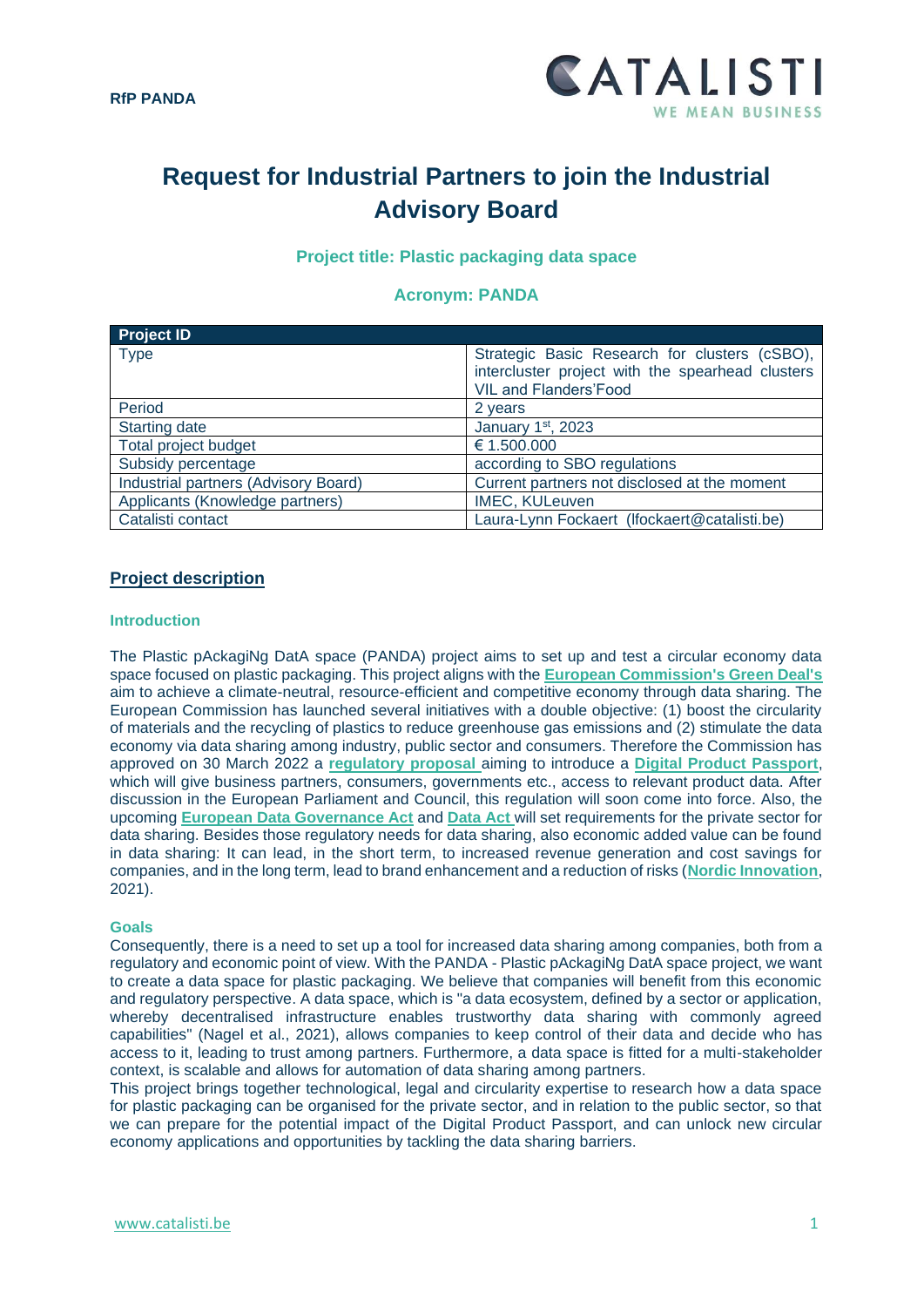#### **Request**

**To foster interaction with the industry, the project partners are looking for companies that wish to be involved in this cluster strategic basis research (cSBO) project as part of an advisory committee.**

**More specific, the project partners are searching for industrial partners along the supply chain of plastic packaging from the fast moving consumer good or food producer upstream to packaging producers, recycling companies and waste collectors.** 

The primary role of companies during the pre-project phase is to tailor the project proposal to the actual needs of the companies and thereby maximise the likelihood of future utilisation of the data space. During the project execution, a two-way dialogue between the researchers and the user field involved remains essential to achieve the targeted knowledge transfer from scientific research to concrete applications. The primary role of companies during the implementation phase is:

to assist the research from an economic point of view;

to assist in designing and preparing the translation of the results into concrete economic applications. During the cSBO project execution, companies may contribute as member of the advisory committee. In addition, they may prefer to undertake parallel R&D activities that are related to the subject of the SBO project at their own expense. In the latter option, the parallel R&D activities are not part of the SBO project. Companies may explore the possibility to obtain funding from the Agency for Innovation and Entrepreneurship.

The Advisory Board is open to all interested companies, including companies established outside the Flemish region.

*Important notice: Companies that wish to be involved in this cSBO project, will need to be (at least) member of Catalisti and/or a member of VIL and/or Flanders'Food. For more information on membership and membership fees, please contact Laura-Lynn Fockaert [\(lfockaert@catalisti.be\)](mailto:adeneyer@catalisti.be). In compliance to SBO regulations, the following requirements apply during the project implementation:*

- *All commercial members of the advisory committee are required to make a monetary contribution of minimum € 250/year in the case of an SME or minimum € 1,000/year in the case of a large enterprise or another organisation.*
- *A commitment to a substantive contribution and a time investment to participate in bilateral consultations with the project executors and/or meetings of the advisory committee.*

## **How to reply to this request**

Please send an **email before 14 July 2022** to Laura-Lynn Fockaert (lfockaert@catalisti.be) with [pfredrickx@catalisti.be](mailto:pfredrickx@catalisti.be) in CC, and **briefly describe your interest and potential contribution** to the project. After submission of your offer, you will be contacted for more information on the project contents, and a [Letter of Intent](https://catalisti.be/wp-content/uploads/2020/08/PANDA_Letter-of-Intent.docx) and [Questionnaire](https://catalisti.be/wp-content/uploads/2020/08/PANDA_Questionnaire_Valorisation.docx) will be provided to join the Advisory Board of the project. Feel free to contact Laura-Lynn Fockaert (lfockaert@catalisti.be; +32 476 379 764) or Peggy Fredrickx (pfredrickx@catalisti.be; +32 499 716 989) or for any further questions you might have related to this request.

*Important notice: Partners that wish to participate in spearhead cluster-supported projects are required* to be member of one of the spearhead clusters. For more information on membership and membership *fees, please visit our [website](https://catalisti.be/membership-2/) or contact* Laura-Lynn Fockaert (lfockaert@catalisti.be)*.*